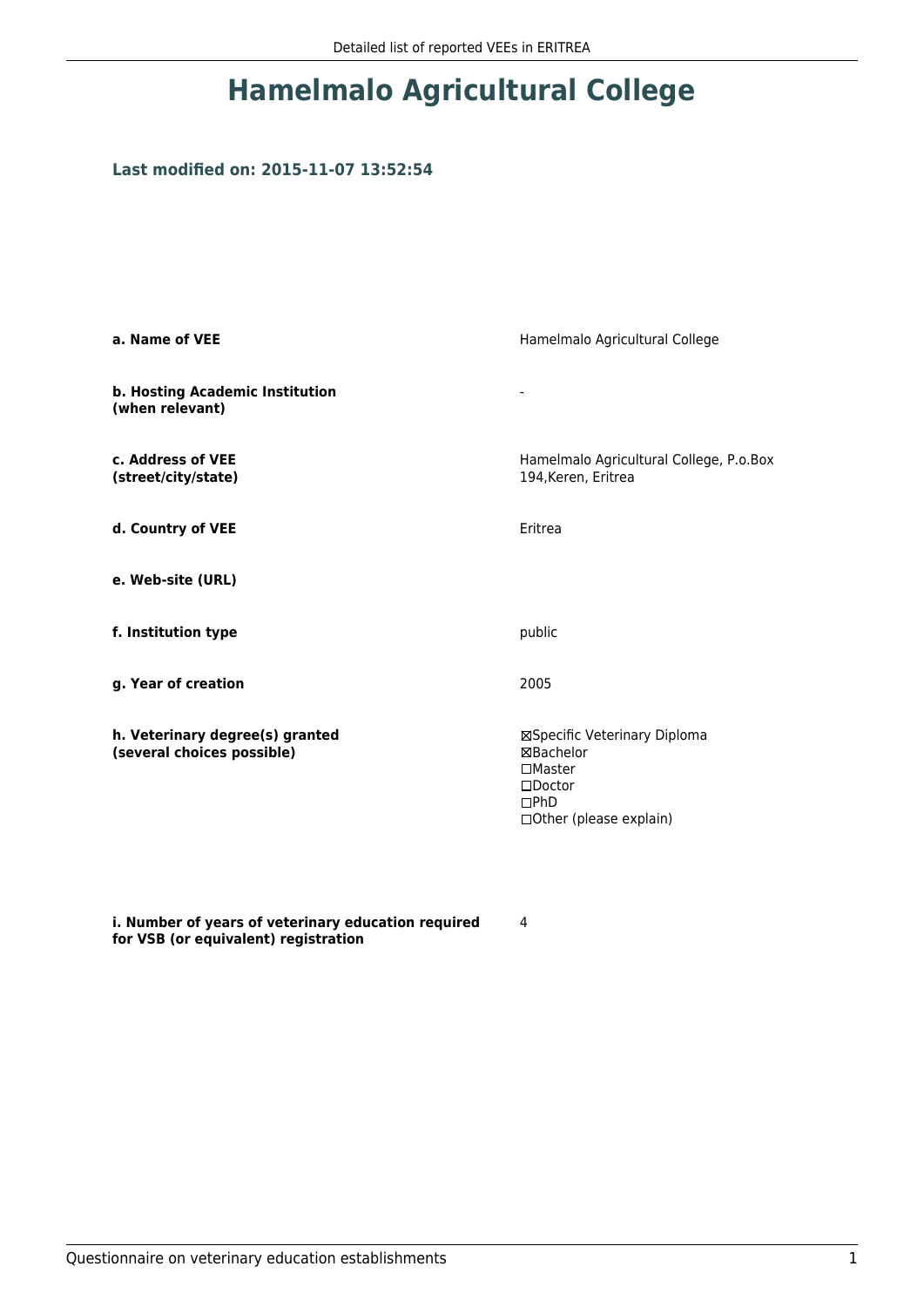## **j. Average number of veterinary students per class within the establishment**

|                                                                                                   | 1st Year                                                                                                                                                              | $0 - 50$                                                                                                     |
|---------------------------------------------------------------------------------------------------|-----------------------------------------------------------------------------------------------------------------------------------------------------------------------|--------------------------------------------------------------------------------------------------------------|
|                                                                                                   | 2d Year                                                                                                                                                               | $0 - 50$                                                                                                     |
|                                                                                                   | 3d Year                                                                                                                                                               | $0 - 50$                                                                                                     |
|                                                                                                   | 4th Year                                                                                                                                                              | $0 - 50$                                                                                                     |
|                                                                                                   | <b>5th Year</b>                                                                                                                                                       |                                                                                                              |
|                                                                                                   | 6th Year                                                                                                                                                              |                                                                                                              |
|                                                                                                   | 7th Year                                                                                                                                                              |                                                                                                              |
| k. Average number of veterinary graduates per year<br>from the establishment                      | $0 - 50$                                                                                                                                                              |                                                                                                              |
| I. Minimum education required for admission to the<br>establishment<br>(several choices possible) | ⊠High School University Entrance<br>Qualification<br>□Pre-Veterinary Science Diploma<br>□Pre-Veterinary Science Degree<br>□Other specific VEE entrance qualifications |                                                                                                              |
| m. Is there a selection procedure at<br>(several choices possible)                                | <b>⊠National level</b><br>□State level<br>□Establishment level                                                                                                        |                                                                                                              |
| n. National accreditation/certification/approval                                                  | Yes                                                                                                                                                                   |                                                                                                              |
|                                                                                                   | <b>Accrediting agency:</b>                                                                                                                                            |                                                                                                              |
|                                                                                                   | <b>Name of the Agency</b>                                                                                                                                             | National<br>Commession for<br>Higher Education.<br>Beaure of Standard<br>& Evaluation                        |
|                                                                                                   | <b>Address of the</b><br><b>Agency</b>                                                                                                                                | National<br>Commission for<br>Higher Education,<br>Beaure of Standard<br>&<br>Evaluation, Asmara,<br>Eritrea |
|                                                                                                   | Country of the<br><b>Agency</b>                                                                                                                                       | The State of Eritrea                                                                                         |
|                                                                                                   | Date granted (yyyy-<br>mm-dd)                                                                                                                                         | 2008-01-01                                                                                                   |
|                                                                                                   | <b>Period of validity</b><br>(years)                                                                                                                                  | 10                                                                                                           |